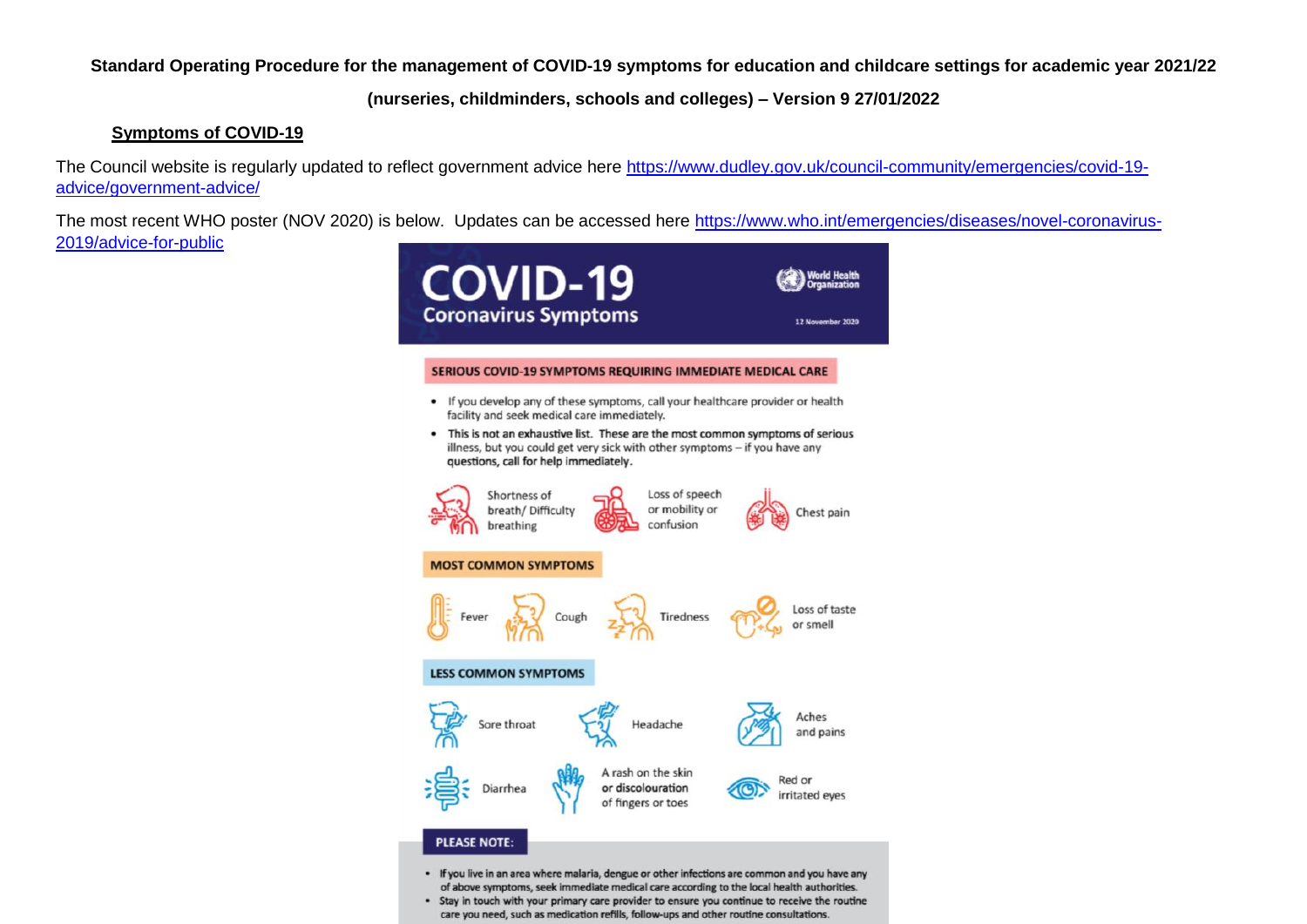- If you have COVID-19 [symptoms](https://www.gov.uk/government/publications/covid-19-stay-at-home-guidance/stay-at-home-guidance-for-households-with-possible-coronavirus-covid-19-infection#symptoms) you should stay at home and self-isolate immediately.
- If you do not have COVID-19 symptoms, but you have a positive test result, you must stay at home and self-isolate

## **It is important to note that:**

- **On Wednesday 19 January** the Prime Minister announced that from **Thursday 27 January**, face coverings will no longer be recommended in communal areas for staff, and pupils and students in year 7 and above. Face coverings are already no longer recommended in classrooms and teaching spaces for staff, and pupils and students in year 7 and above. The [contingency framework](https://www.gov.uk/government/publications/coronavirus-covid-19-local-restrictions-in-education-and-childcare-settings/contingency-framework-education-and-childcare-settings?utm_source=13%24January%202022%20C19&utm_medium=Daily%20Email%20C19&utm_campaign=DfE%20C19) has been updated to reflect these changes.
- From 17<sup>th</sup> January in England people can stop self-isolating at the start of day 6 if they get 2 negative rapid lateral flow test results on days 5 and 6 and do not have a temperature. Tests must be at least 24 hours apart. If either test is positive, people must wait 24 hours before testing again. **This includes individuals who are not vaccinated.**
	- ▶ Take two lateral flow tests on subsequent days, at least a full 24 hours apart, with the first test on day 5 of their isolation period, followed by day 6.
	- $\triangleright$  Have negative results on both these days and do not have a high temperature.
	- $\triangleright$  NB refer to flow chart on page 11 ensuring the day 0 rule is applied to ensure that day 5 and 6 are correct
- **From 11th January** in England, people who receive positive lateral flow device (LFD) test results for coronavirus (COVID-19) will be required to selfisolate immediately and won't be required to take a confirmatory PCR test. There are a few exceptions see \*\* below
	- This is a temporary measure while COVID-19 rates remain high across the UK. Whilst levels of COVID-19 are high, the vast majority of people with positive LFD results can be confident that they have COVID-19.
	- Under this new approach, anyone who receives a positive LFD test result should [report their result on GOV.UK](https://www.gov.uk/report-covid19-result) and must self-isolate immediately but will not need to take a follow-up PCR test.
	- \*\* People who have a positive LFD test result should only have a follow-up PCR test if:
	- $\triangleright$  they wish to claim the [Test and Trace Support Payment](https://www.gov.uk/government/publications/test-and-trace-support-payment-scheme-claiming-financial-support/claiming-financial-support-under-the-test-and-trace-support-payment-scheme)
	- $\triangleright$  they have a health condition that means they may be suitable for new coronavirus (COVID-19) treatments
	- $\triangleright$  they are taking LFD tests as part of research or surveillance programmes, and the programme asks them to do so
	- $\triangleright$  they have a positive day 2 LFD test [after arriving in England](https://www.gov.uk/guidance/travel-to-england-from-another-country-during-coronavirus-covid-19)
- **From 14 December 2021** adults who are fully vaccinated and all children and young people aged between 5 and 18 years and 6 months identified as a contact of someone with COVID-19 are strongly advised to take a LFD test every day for 7 days and continue to attend their setting as normal, unless they have a positive test result.

Daily testing of close contacts applies to all contacts who are:

- $\triangleright$  fully vaccinated adults people who have had 2 doses of an approved vaccine
- $\triangleright$  all children and young people aged 5 to 18 years and 6 months, regardless of their vaccination status
- $\triangleright$  people who are not able to get vaccinated for medical reasons